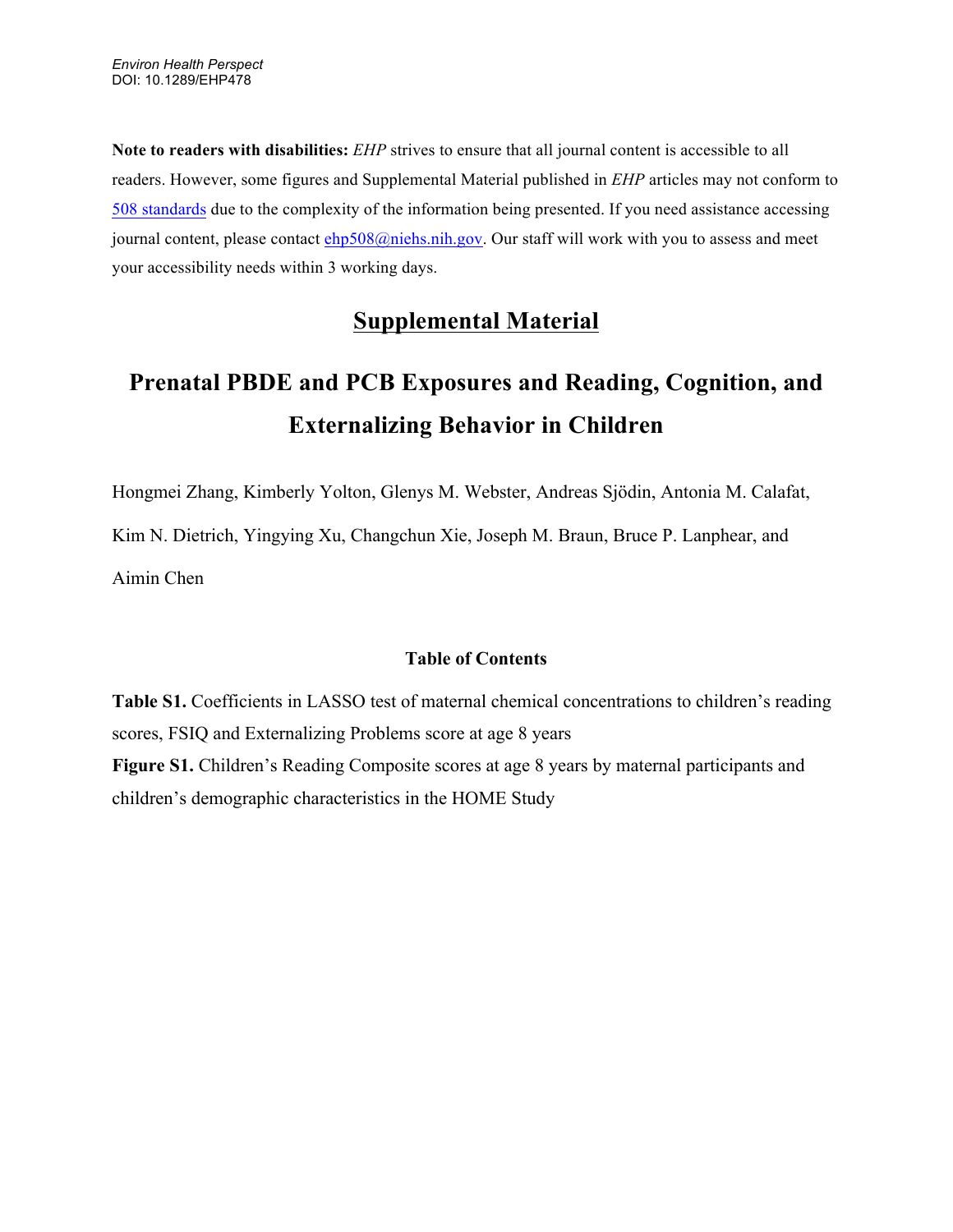Table S1. Coefficients in LASSO test of maternal chemical concentrations to children's reading scores, FSIQ and Externalizing Problems score at age 8 years

| Models  | Chemicals                                | Reading Composite | <b>FSIQ</b>              | <b>Externalizing Problems</b> |
|---------|------------------------------------------|-------------------|--------------------------|-------------------------------|
| Model 1 | Log <sub>10</sub> Sum <sub>4</sub> PBDEs | $-5.6$            | $-3.8$                   | 2.1                           |
|         | $Log_{10}Sum_4PCBs$                      | 6.5               | 0.5                      |                               |
| Model 2 | $Log10BDE-47$                            |                   |                          |                               |
|         | $Log10BDE-99$                            |                   | $-4.1$                   | 0.5                           |
|         | $Log10BDE-100$                           | $-3.8$            | $\overline{\phantom{a}}$ |                               |
|         | $Log10BDE-153$                           | $-1.6$            | $-0.5$                   | 2.2                           |
|         | $Log10PCB-118$                           | 1.0               |                          | $-0.3$                        |
|         | $Log10PCB-138-158$                       |                   |                          |                               |
|         | $Log10PCB-153$                           | 6.2               |                          |                               |
|         | $Log10PCB-180$                           | 0.5               | 1.3                      |                               |

^: Adjusted for maternal age, education, race, IQ, household-income, parity, marital status, maternal smoking

(serum cotinine concentrations), depression, fish consumption, child sex, and HOME score. It can not yield 95% Cis when selecting variables and estimating parameters.

Model 1: LASSO regression with Log<sub>10</sub>Sum<sub>4</sub>PBDEs and Log<sub>10</sub>Sum<sub>4</sub>PCBs after adjustment.

Model 2: LASSO regression with Log<sub>10</sub> transformed PBDE congeners (BDE-47, -99, -100, and -153) and PCB

congeners (PCB-118, -138-158, -153, and -180) after adjustment.